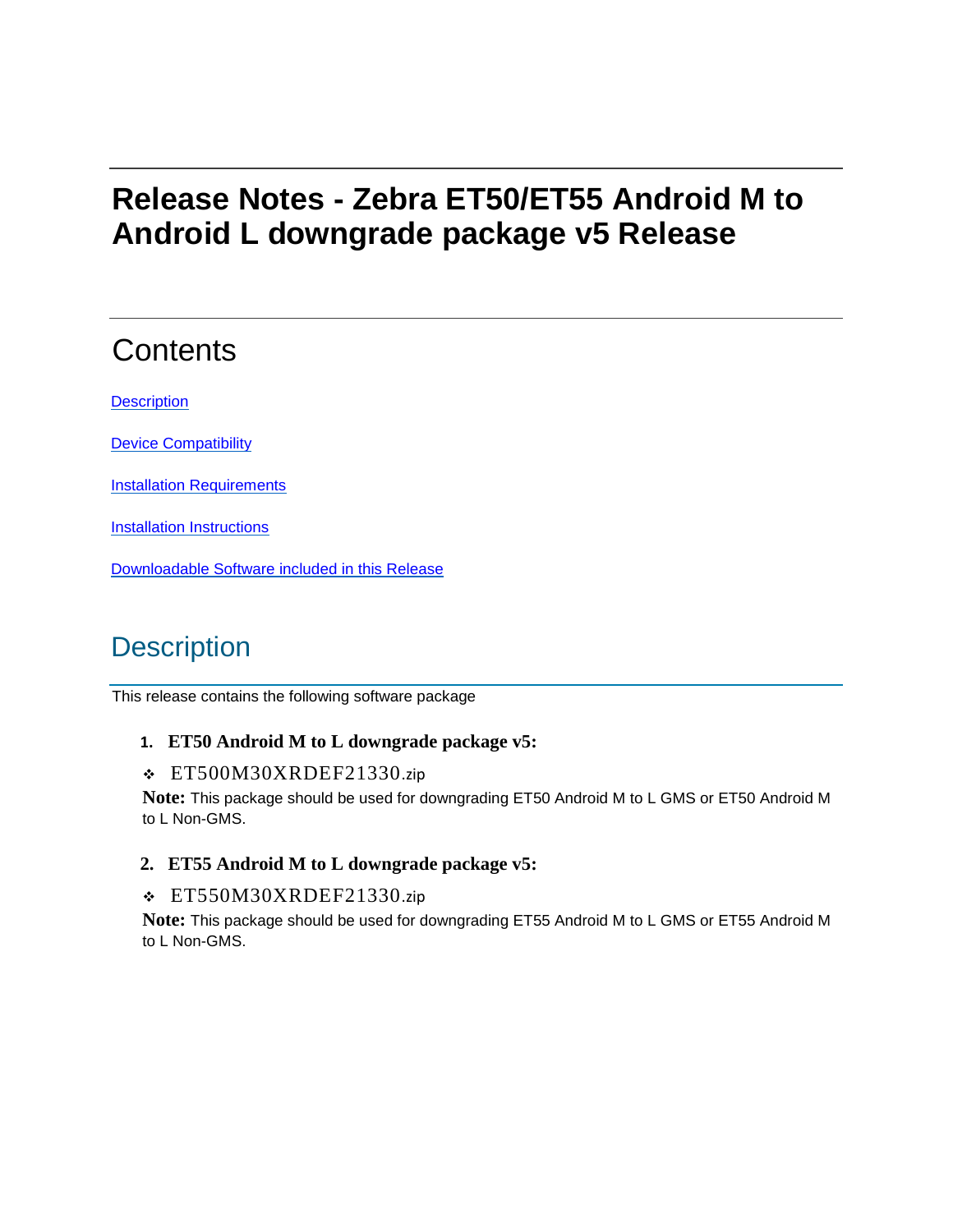## <span id="page-1-0"></span>Device Compatibility

This software release has been approved for ET50/ET55 Android M models.

### <span id="page-1-1"></span>Installation Requirements

ADB installed on the PC (including adb drivers)

### <span id="page-1-2"></span>Installation Instructions

BEFORE UPDATING THE OS IMAGE, EXTERNAL POWER MUST BE APPLIED TO THE TERMINAL VIA USB CHARGING CABLE OR CRADLE.

PLEASE ENSURE BATTERY LEVEL IS > 30%

IMPORTANT NOTE:

The new Android hardware can only be used with Android  $L$  + CFE04 or above, the downgrade package used must be:

BSP011011 (v011011 ET55 Android L Rev A1) + LifeGuard Update 04 or above for ET55, and BSP10821 (v10821 ET50 Android L Rev A) + LifeGuard Update 04 or above for ET50.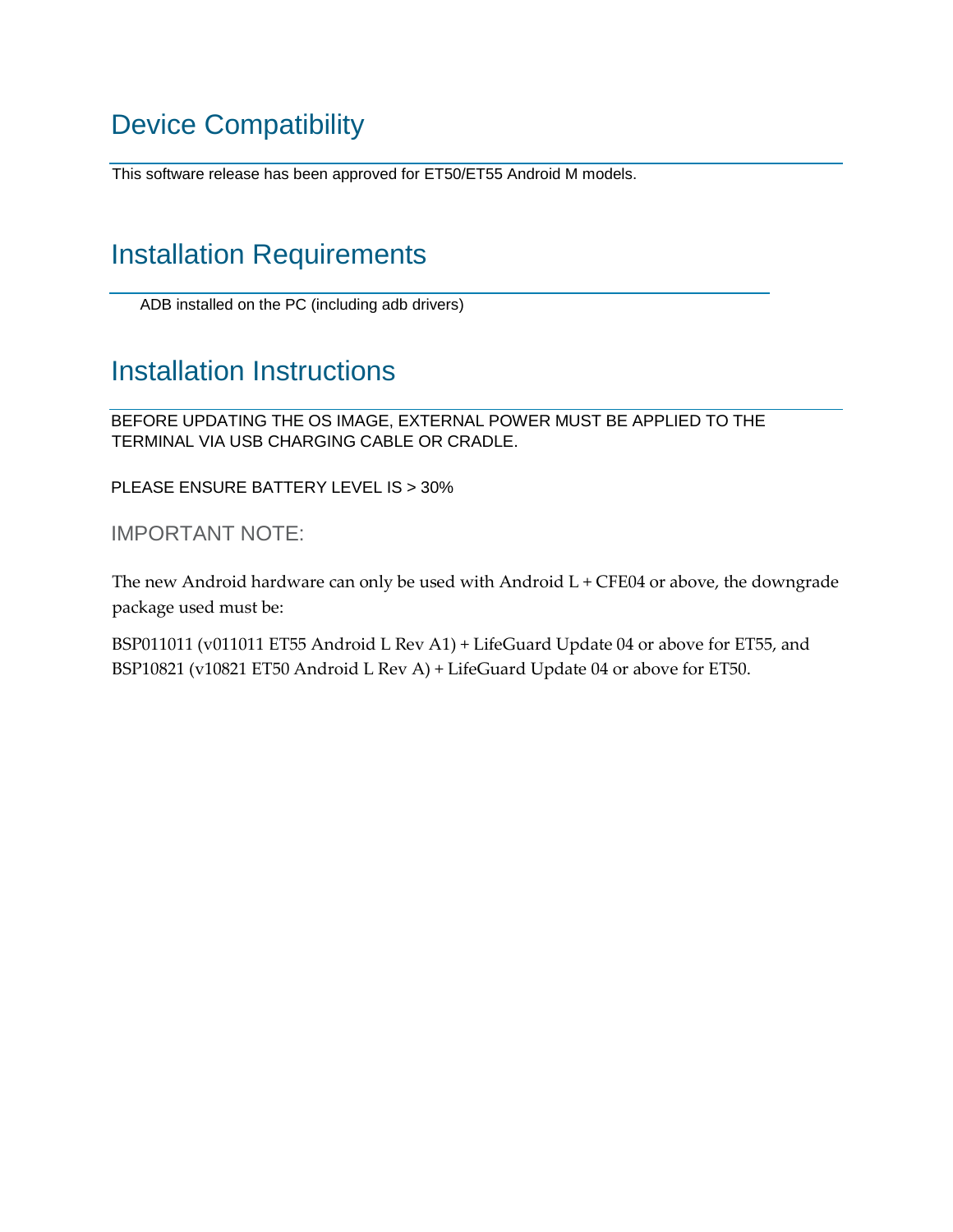Downgrade procedure to update ET50/ET55 Android M to ET50/ET55 Android L:

- 1. Downgrade procedure uses Multi-Package update (UPL) mechanism.
- 2. Complete downgrade process will take ~20 min.
- 3. All packages/files should be present in same folder path. **Note: external sdcard, files should be placed in root folder**.
- 4. .upl file is the input for downgrade process, which will have the list of packages to be installed during downgrade.
- 5. upl file name should be **"ET5X-downgrade-to-l.upl"** (should not be renamed) and list of package names should start with "package:"

Sample upl file contents for ET50/ET55 M to ET50/ET55 L downgrade:

```
package:ET5x-ota-M-to-L-downgrade.zip
package:ET5X-ota-full-user-modem-nongms.zip
package:ET5X-ota-incremental.zip
package:ET5X-ota-enterprise_reset.zip
_______________________________________________________________________
```
Where

**ET5x-ota-M-to-L-downgrade.zip** – ET50 M GMS/Non-GMS to ET50 L GMS/Non-GMS downgrade recovery update package v5(ET500M30XRDEF21330.zip).

And for ET55 M GMS/Non-GMS to ET55 L GMS/Non-GMS downgrade recovery update package v5(ET550M30XRDEF21330.zip).

**ET5X-ota-full-user-modem-nongms.zip** – Released ET50/ET55 Android L OTA Full Software Update which can be GMS or non GMS

**ET5X-ota-incremental.zip** - **CFE04 or above** ET50/ET55 Android L OTA incremental CFE update software package.

**ET5X-ota-enterprise\_reset.zip** – ET50/ET55 Android L OTA Enterprise reset recovery update package

**Note**: After the downgrade process below contents will be persisted.

- Enterprise
- Factory

For detailed downgrade procedure, please refer [Zebra\\_ET5x\\_Android\\_Flashing\\_Procedure.pdf](https://www.zebra.com/content/dam/zebra_new_ia/en-us/software/operating-system/ET5X%20Operating%20System/Zebra-ET5x-Android-Flashing-Procedure.pdf)